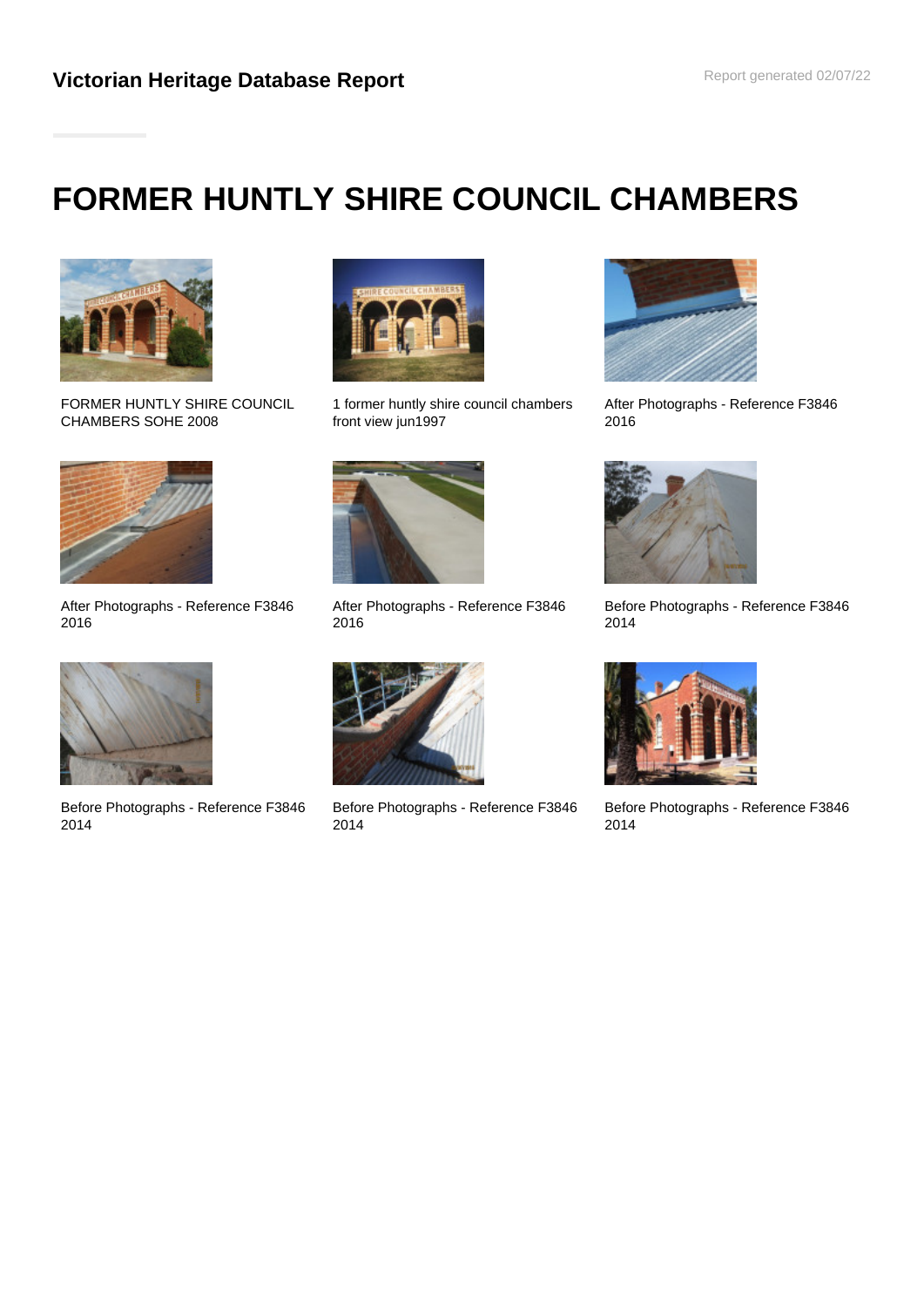

Diagram 607974

#### **Location**

620-626 MIDLAND HIGHWAY HUNTLY, GREATER BENDIGO CITY

### **Municipality**

GREATER BENDIGO CITY

#### **Level of significance**

Registered

# **Victorian Heritage Register (VHR) Number**

H1369

# **Heritage Overlay Numbers**

HO475

# **VHR Registration**

November 20, 1997

# **Heritage Listing**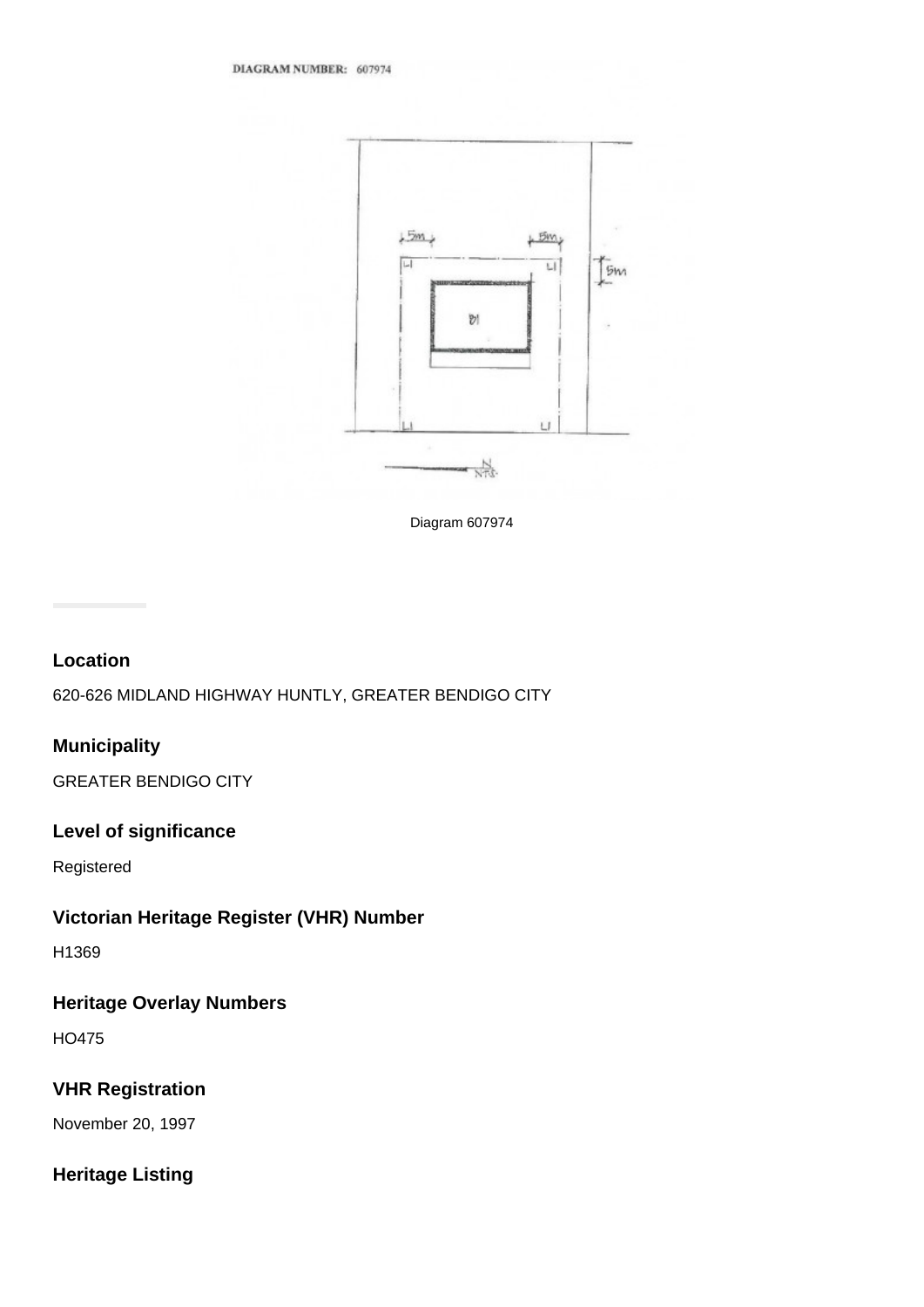### **Statement of Significance**

Last updated on - May 13, 1999

STATEMENT OF CULTURAL HERITAGE SIGNIFICANCE:

The former Huntly Shire Council Chambers was constructed in 1867 as council chambers for the former shire of Huntly. The building was designed by local engineer, John O'Dwyer and constructed by builders, Hyett and Martin. The Huntly Shire was formed in July 1866 and the construction of a building in which they could hold meetings was a priority. The Council used the building for 110 years before a new chambers was opened in 1977, when the former chambers were leased to a local historical society for use as a museum.

The one storeyed face brick building has a double hipped roof, partially concealed by parapets on three sides. The design of the building conveys a strong Lombardic influence with banded brick quoining and a large open loggia on the entrance faade formed by double banded brick columns supporting semicircular arches. The building retains much of its early furniture and fittings, including the councillors' meeting table and chairs, a series of honour boards and a photographic collection of all Huntly Shire Council councillors.

The former Huntly Shire Chambers is of architectural importance to the State of Victoria.

The building is of architectural importance as an unusual example of an engineer designed council chambers with many interesting design elements, including the banded brickwork, overall scale of the building and loggia. The arcade on the eastern faade is a good example of fine engineered brickwork with two levels of arches. The building is substantially intact both internally and externally.

## **Permit Exemptions**

<span class="c1">EXEMPTIONS FROM PERMITS:<br /> (Classes of works or activities which may be undertaken without a permit under<br />> $\geq$  Part 4 of the Heritage Act 1995)<br />>  $\geq$  of /> General Conditions:<br /> All exempted alterations are to be planned and carried out in a manner which $\lt$   $\lt$  prevents damage to the fabric of the registered place or object.<br />> $\geq$  Should it become apparent during further inspection or the carrying out of<br /> alterations that original or previously hidden or inaccessible details of the<br /> place or object are revealed which relate to the significance of the place or<br />> object, then the exemption covering such alteration shall cease and the<br /> Executive Director shall be notified as soon as possible.<br />If there is a conservation policy and plan approved by the Executive Director, < br /> all works shall be in accordance with it.<br />> Nothing in this declaration prevents the Executive Director from amending or<br />
rescinding all or any of the permit exemptions. $\langle$ br  $/$ > Nothing in this declaration exempts owners or their agents from the $\langle$ br  $/$ > responsibility to seek relevant planning or building permits from the<br /> responsible authority where applicable.<br />  $\epsilon$  /> Interior<br /> Interior painting and wall-papering in rear rooms provided the preparation<br /> work does not remove evidence of the building's original paint or other<br />
lecorative scheme.<br /> Removal of existing carpets / flexible floor coverings eg vinyl in rear rooms<br /> (not the main chamber)<br /> Installation of carpets and flexible floor coverings in rear rooms (not the<br />
localin chamber)<br />
localin chamber)<br />
localin chamber)<br />
localin chamber)<br />
localin chamber)<br />
localin ch /> Installation of curtain tracks, rods, blinds and other window dressings.<br /> Installation of hooks, nails and other devices for the hanging of paintings, <br /> mirrors, and other wall-mounted works of art.<br />> Refurbishment of existing bathroom /toilet / ensuites including removal of<br /> existing sanitary fixtures and associated piping, mirrors, and wall and floor<br />> coverings, and installation of new fixtures, and wall and floor coverings.<br /> Removal of existing kitchen benches and fixtures (stoves, dishwashers etc.)<br /> and floor coverings and installation of new kitchen benches and fixtures in<br />
the same area, including associated plumbing and wiring.<br />Installation of hydronic, or concealed radiant (Ceiling Foil Radiant Heating<br />>> or under carpet heating) type heating, provided that the installation does not < br /> damage existing skirtings, architraves and the location of the heating unit<br />> (boiler etc) is concealed from view.<br />> Installation of bulk insulation to the roof space.<br /> $>$  Re-wiring provided that all new wiring is fully concealed and any original<br/>solvently in light switches, pull cords, or GPO's are retained in-situ. Note : If wiring is<br /> original to the building, timber conduits should be left in situ rather than<br /> $\geq$  removed.<br />> $\geq$  Installation of smoke detectors.<br />>>> Installation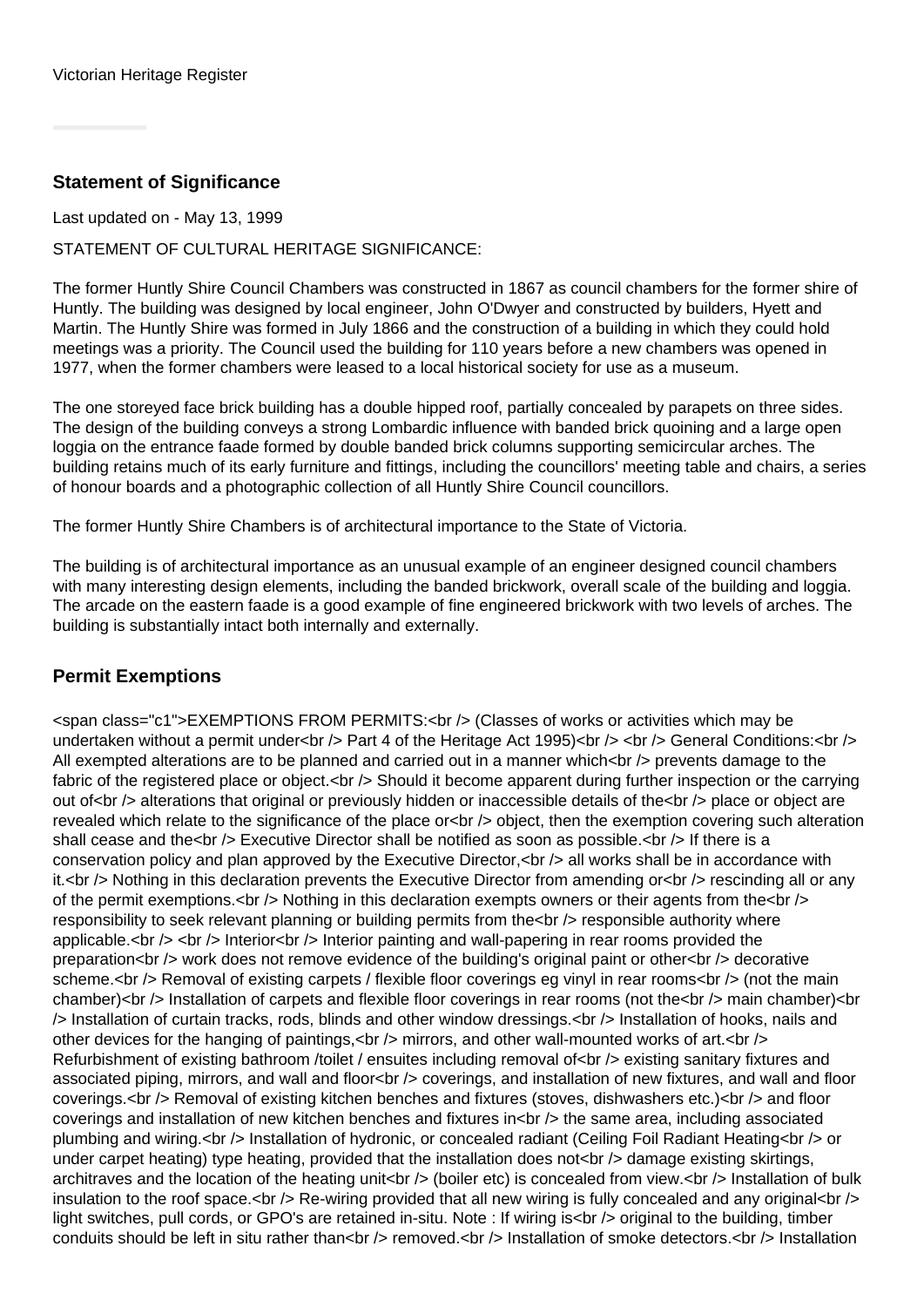of damp-proofing by either injection method, or "grouted pocket"<br />> method.<br />> <br />> Exterior<br />> Existing signage may be altered/replaced provided that the new sign is no<br />larger than the existing, is located in the same position and that no<br  $/$ > internally illuminated signage is used.<br  $/$ > Removal of airconditioners / pipework / wiring / antennae / aerials / and<br/>shanding good.</span>

| Construction dates     | 1867. |                                                                                             |
|------------------------|-------|---------------------------------------------------------------------------------------------|
|                        |       | Heritage Act Categories Registered place, Registered object integral to a registered place, |
| Hermes Number          | 5178  |                                                                                             |
| <b>Property Number</b> |       |                                                                                             |

## **History**

<span class="c1">Contextual History:History of Place:<br /> <br /> The former Huntly Shire Council Chambers were constructed in 1867 as the Council Chambers for the former Shire of Huntly which is now part of the City of Greater Bendigo. The building was designed by Shire Engineer, John O'Dwyer.<br />>>>>> <br />> During the 1840s squatters drove cattle through what became the Huntly Shire and in 1845 the Burnewang Run was established by John and Robert Bakewell. The first land sales in the mid 1850s encouraged closer settlement and this was followed shortly after by the discovery of gold in the area. In 1860 the Campaspe District Roads Board was established as the precursor to the Huntly Shire Council which was formed on 18 July 1866.<br />> <br />> <br />> One of the first decisions made by the Council was for the erection of Shire Council Chambers in which to hold meetings and house officers. The cost of the building was not to exceed &pound: 350 and was to 'be of brick and built as an addition to the building in which meetings were then held'. There is some debate as to what this may mean, whether the Shire Council Chambers was an addition to an existing structure or whether this simply meant providing additional space to that already used by the Council. The building does not display marked signs of having a large addition.<br />> <br />The Council commissioned the Shire Engineer, John O'Dwyer, to prepare plans for the building and it was constructed by builders, Hyett and Martin. $\langle$ br  $\rangle$   $\langle$ br  $\rangle$  The Council used the Shire Chambers for 110 years, briefly shifting their meetings to Goornong following amalgamation in the 1880s, but soon shifting back to Huntly. The 1970s was a time of development for Huntly and with expansion of the council a move to a larger premises became necessary. In 1977 the new Shire Chambers were opened and the Huntly Historical Society were given the lease of the former Shire Chambers which they retain in 1997. The building is used as a museum.</span>

#### **Extent of Registration**

#### NOTICE OF REGISTRATION

As Executive Director for the purpose of the Heritage Act, I give notice under Section 46 that the Victorian Heritage Register is amended by including the Heritage Register Number 1369 in the category described as a Heritage Place:

Former Huntly Shire Council Chambers, 620-634 Midland Highway, Huntly, Greater Bendigo City

#### EXTENT:

1. All of the building known as the former Huntly Shire Council Chambers.

2. All of the land marked L1 on diagram held by the Executive Director being all of the land described by Certificates of Title Volume 9045, Folio 619; Volume 9045, Folio 618; Volume 9045, Folio 620; Volume 9672, Folio 723; Volume 238, Folio 446; Volume 368, Folio 506; Volume 1080, Folio 298.

3. The moveable objects comprising a president's chair; twelve councillor's chairs; a councillor's meeting table; three honour boards; a collection of councillor's photographs and a JB Edwards timber clock all in the Council Chamber.